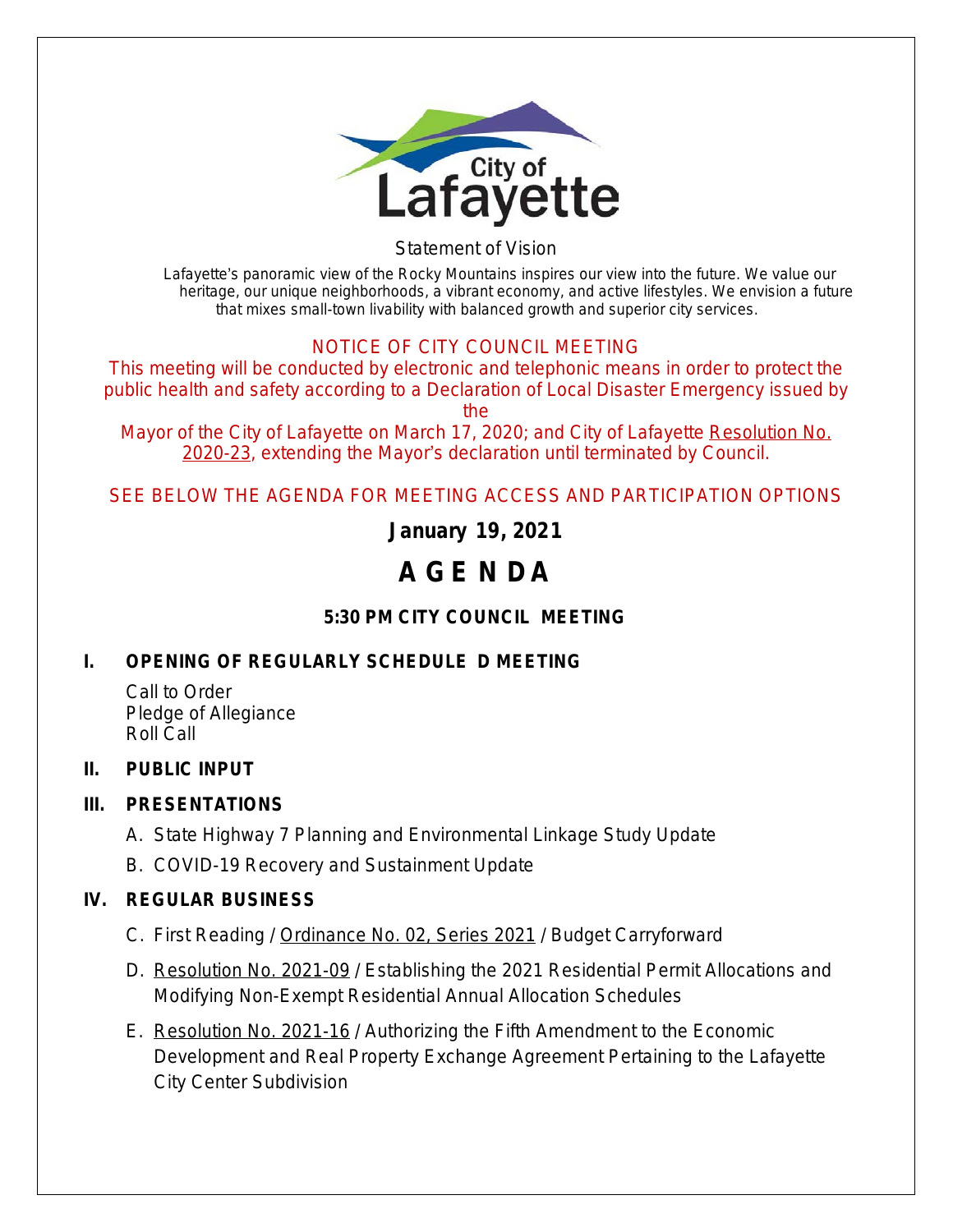#### **V. CONSENT AGENDA**

- F. Minutes from the January 5, 2021 City Council Meeting
- G. Second Reading / Ordinance No. 01, Series 2021 / Establishing the Annual Salary for Presiding Municipal Court Judge Amanda L. Bailhache
- H. Resolution No. 2021-17 / Amending Fees for Programs Pertaining to Liquor License Fees
- I. Resolution 2021- 18 / Approving the First Amendment to the Revocable Access License Agreement between Lennar Colorado, LLC and the City of Lafayette
- J. Contract / Recreation Center Roof Replacement
- K. Purchase Orders and Amendments

## **VI. COUNCIL APPOINTMENTS**

L. Appointments to the Lafayette Energy Sustainability Advisory Committee

## **VII. STAFF REPORTS**

- M. City Attorney's Report
- N. City Administrator's Report

## **VIII. COUNCIL REPORTS**

## **IX. ADJOURN**

INSTRUCTIONS FOR MEETING ACCESS AND PARTICIPATION OPTIONS ON NEXT PAGE